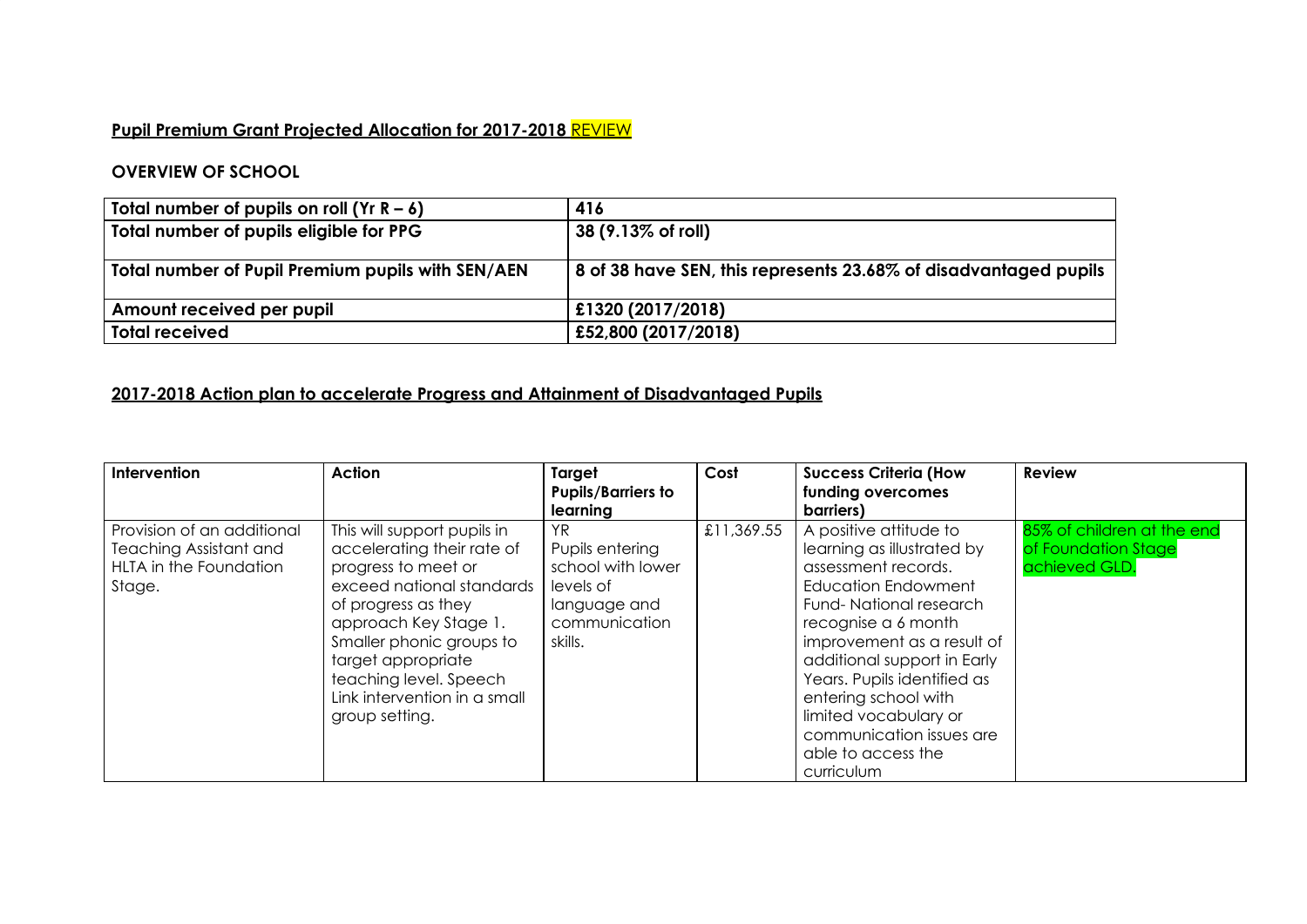| Provision of an additional<br>HLTA in Key Stage One.        | Reading intervention and<br>Speech and Language<br>specialist.<br>Phonic groups.<br>Additional HLTA will<br>complete small group<br>intervention work.                                                                                                | Yr 1 & 2<br>Pupils having less<br>opportunities to<br>experience a<br>language rich<br>environment.                    | £11,132.47                          | Small group setting to<br>enhance the<br>achievement and rate of<br>progress. Increased<br>number of pupils reaching<br>age related expectation<br>for phonics. Individualised<br>programmes, of work,<br>including SALT, to target<br>needs.    | At the end of KS1:<br>92% achieved expected in<br>reading (19% greater<br>depth)<br>85% achieved expected in<br>writing (10% greater depth)<br>88% achieved expected in<br>maths (22% greater depth)<br>95% of Year One pupils<br>passed the Phonics<br>Screening.                                |
|-------------------------------------------------------------|-------------------------------------------------------------------------------------------------------------------------------------------------------------------------------------------------------------------------------------------------------|------------------------------------------------------------------------------------------------------------------------|-------------------------------------|--------------------------------------------------------------------------------------------------------------------------------------------------------------------------------------------------------------------------------------------------|---------------------------------------------------------------------------------------------------------------------------------------------------------------------------------------------------------------------------------------------------------------------------------------------------|
| Small group tuition for<br>maximising pupil<br>achievement. | Identified pupils will<br>receive additional tuition<br>in Literacy and<br><b>Mathematics Currently</b><br>running after school with<br>pupils in groups of 3 to 5<br>Year 6 pupils to be paired<br>with younger children in<br>1:1 reading sessions. | $Yrs 1 - 6$<br>Pupils having less<br>support at home<br>to complete<br>homework or<br>consolidate<br>learning.         | £9699.79                            | More pupils will reach their<br>challenging targets. Peer<br>tutoring in reading is likely<br>to have a 6 month<br>progress improvement in<br>their reading level. A<br>higher number of pupils<br>attaining the phonics test<br>expected score. | At the end of KS2:<br>79% achieved expected in<br>reading<br>88% achieved expected in<br>writing<br>76% achieved expected in<br>maths<br><b>Gaps in attainment further</b><br>closed for pupils who are<br>PP, FSM, SEND with progress<br>exceeding scores for all<br>children at the end of KS2. |
| Maths Mastery and Talk for<br>Writing                       | Access to specialist<br>training and curriculum<br>materials.                                                                                                                                                                                         | $Yrs$ 1-6<br>Pupils having less<br>experience of a<br>language rich<br>environment and<br>requiring<br>re-enforcement. | (to be<br>subsidised<br>externally) | All teachers are equipped<br>with the resources, training<br>and understanding of<br>delivering specific proven<br>schemes. Pupils make<br>accelerated progress and<br>close the gap on other<br>pupils nationally.                              | Year 1 PP 57% combined<br>expected scores.<br>Year 2 50% combined<br>expected scores.<br>Year 3 75% combined<br>expected scores.<br>Year 4 100% combined<br>expected scores.<br>Year 5 100% combined<br>expected scores.                                                                          |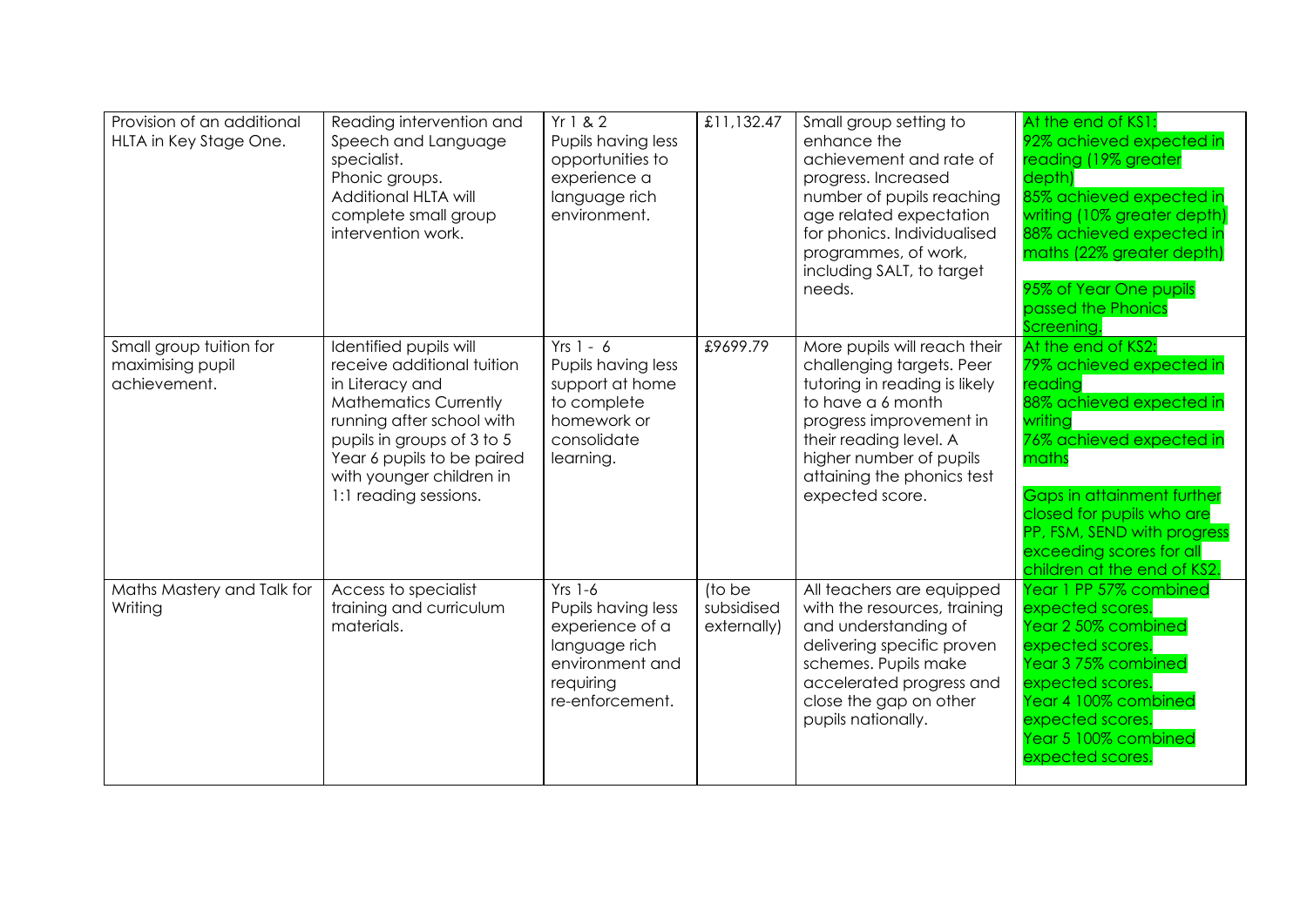| Provision of two additional<br>part time HLTAs for<br>Mathematics and Literacy. | Smaller class/group sizes<br>through Key Stage Two for<br>Maths and Literacy, and<br>additional support in small<br>groups and 1:1 for Literacy                                                                                                                                                                                                                                                                                                                                                                                                                                                                                                                                                                                    | $Yr$ 3-6<br>Pupils that have<br>less chances of<br>one to one<br>support from<br>home and require<br>greater support in<br>school to<br>overcome the<br>barrier. | £5734.15                                                                                                            | An increase in attainment<br>with measurable progress<br>for pupils who experience<br>smaller class sizes and<br>targeted intervention.                                                                                                                                                                                                                                                                                                                                                                                                                               | <b>End of Year data evidences</b><br>that children make at least<br>good progress and achieve<br>outstanding outcomes<br>across the curriculum,<br>including English and Maths,<br>compared with both local<br>and national outcomes.                                                                                                                                                                                                                                                                     |
|---------------------------------------------------------------------------------|------------------------------------------------------------------------------------------------------------------------------------------------------------------------------------------------------------------------------------------------------------------------------------------------------------------------------------------------------------------------------------------------------------------------------------------------------------------------------------------------------------------------------------------------------------------------------------------------------------------------------------------------------------------------------------------------------------------------------------|------------------------------------------------------------------------------------------------------------------------------------------------------------------|---------------------------------------------------------------------------------------------------------------------|-----------------------------------------------------------------------------------------------------------------------------------------------------------------------------------------------------------------------------------------------------------------------------------------------------------------------------------------------------------------------------------------------------------------------------------------------------------------------------------------------------------------------------------------------------------------------|-----------------------------------------------------------------------------------------------------------------------------------------------------------------------------------------------------------------------------------------------------------------------------------------------------------------------------------------------------------------------------------------------------------------------------------------------------------------------------------------------------------|
| A well-staffed Pastoral<br>Support and Welfare<br>team.                         | The team, led by the<br>Inclusion Manager, will<br>support a range of pupils<br>who are having emotional<br>difficulties that can impact<br>on their learning. A FLO, a<br>Play Therapist and three<br>ELSAs to support the<br>emotional needs of pupils<br>across the school.<br>Multi-agency and first day<br>phone approach for<br>persistent absentees.<br>Additional staff will be<br>used to provide support<br>during Breakfast Club.<br>There are less pupils<br>persistently late than<br>previous years. High ratios<br>of Lunchtime supervisors.<br>A Welfare manager with<br>the responsibility for<br>improving attendance,<br>who keeps a highly level of<br>communication and<br>support with targeted<br>families. | All<br>Pupils that have a<br>range of<br>emotional needs<br>that will have a<br>negative impact<br>on their learning.                                            | FLO:<br>£1650.84<br>Play<br>Therapy:<br>£1056.84<br>Welfare<br>and<br>Attendanc<br>e:<br>£7232.52<br>ELSA:<br>£2000 | Nationally estimated to<br>have a 4 month<br>improvement on<br>academic attainment. No<br>exclusions and reduced<br>number of seclusions.<br>Support and guidance for<br>those families experiencing<br>difficulties including Social<br>Service referrals. A<br>transition plan for<br>Children's Centre clients,<br>as their children enter<br>school. Fewer incidents of<br>poor behaviour-evident<br>from Year Champion<br>records. Improved<br>attendance. Support and<br>encourage good social<br>skills to ensure all pupils<br>have a positive<br>experience. | There is no hard data to<br>measure the impact of this<br>intervention but soft data<br>regarding the well-being of<br>those pupils having been<br>involved would indicate<br>that it is very successful and<br>parents have commented<br>that the children feel well<br>supported.<br>There have been no<br>exclusions, all children<br>made a successful transition<br>into primary education,<br>fewer children/families have<br>been referred to social care<br>and behaviour incidents are<br>lower. |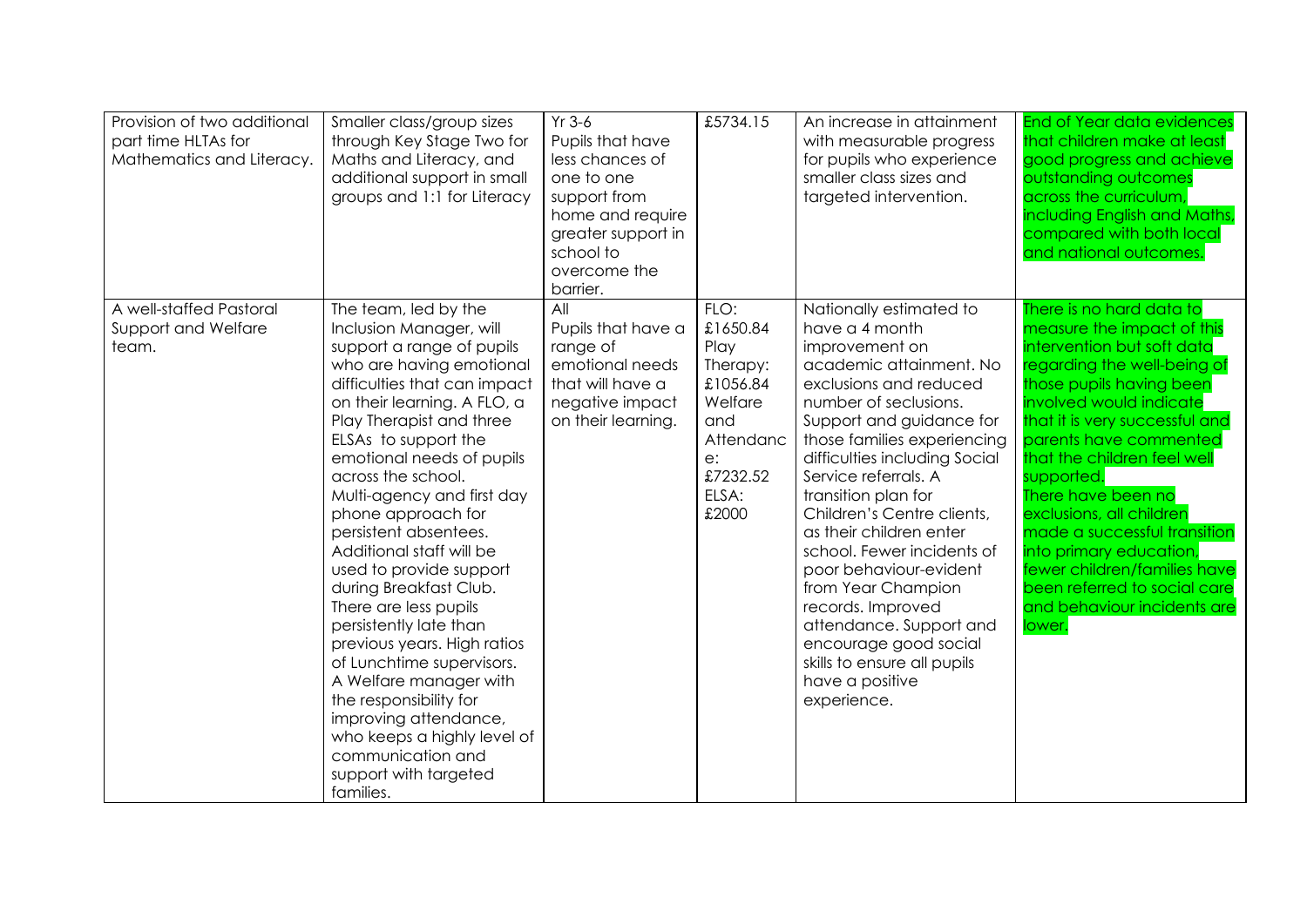| Library Club.           | Extension of opening hours<br>with a TA supporting<br>children's choices and<br>encouraging reading. To<br>offer high quality text that<br>are available to all pupils,<br>in addition to those<br>offered in class. Additional<br>visits to the local library.<br>Reading for enjoyment is<br>encouraged. | All<br>Pupils that are not<br>regularly exposed<br>to a wide range<br>of reading<br>material and<br>have limited<br>access to 1:1<br>reading<br>opportunities. | £2363.10                 | Parents have regular<br>opportunities to use the<br>library with their children.<br>Between 78% of pupils<br>reading more than twice<br>out of school hours.<br>Reading is high profile<br>around school. Pupils<br>develop a wider literary<br>vocabulary and increase<br>attainment in reading.                                                                                                                         | All children have been able<br>to visit the library this year,<br>once a term. All children<br>have been able to access<br>reading books from the<br>external library located<br>close to the school and<br>there has been a complete<br>overhaul of the library within<br>school. There has been a<br>very successful book week,<br>with an external provider<br>coming in and the profile of<br>reading has been<br>escalated in the classrooms.                                                                                                                                                                              |
|-------------------------|------------------------------------------------------------------------------------------------------------------------------------------------------------------------------------------------------------------------------------------------------------------------------------------------------------|----------------------------------------------------------------------------------------------------------------------------------------------------------------|--------------------------|---------------------------------------------------------------------------------------------------------------------------------------------------------------------------------------------------------------------------------------------------------------------------------------------------------------------------------------------------------------------------------------------------------------------------|---------------------------------------------------------------------------------------------------------------------------------------------------------------------------------------------------------------------------------------------------------------------------------------------------------------------------------------------------------------------------------------------------------------------------------------------------------------------------------------------------------------------------------------------------------------------------------------------------------------------------------|
| Curriculum Enhancement. | Pupils will have access to<br>trips, visits and workshops.<br>Music teacher to reach a<br>wide number of pupils.<br>Maths Enrichment training-<br>Increased parental<br>aspiration and knowledge<br>in key maths skills. Outdoor<br>Adventure residential trips<br>in Year 4 and in Year 4 and<br>Year 6   | All<br>Pupils whose<br>experiences are<br>limited because<br>they are<br>disadvantaged<br>by their family's<br>financial or other<br>circumstances.            | Enrichmen<br>t: £1456.11 | Disadvantaged pupils<br>have access to<br>educational and<br>enrichment opportunities.<br>All pupils in Years 4-6 have<br>an opportunity to have<br>specialist music lessons<br>and learn how to play an<br>instrument. Opportunities<br>offered to disadvantaged<br>pupils to attend<br>'Challenge' days in<br>collaboration with other<br>local Primary Schools. An<br>opportunity to develop<br>important life skills. | Those children and families<br>eligible for support were<br>enabled to attend both<br>residential trips in Year 4 and<br>Year 6. Other trips and<br>workshops were also<br>supported this year.<br>The school did not manage<br>to arrange support for<br>specialist music lessons<br>throughout the year but<br>there was a music week,<br>where workshops allowed<br>all pupils to learn to play an<br>instrument.<br>Year 5 had access to the<br>linking project and worked<br>with other year five pupils<br>from another primary school<br>within the Trust. Year 6<br>attended Safety in Action,<br>allowing them to gain |